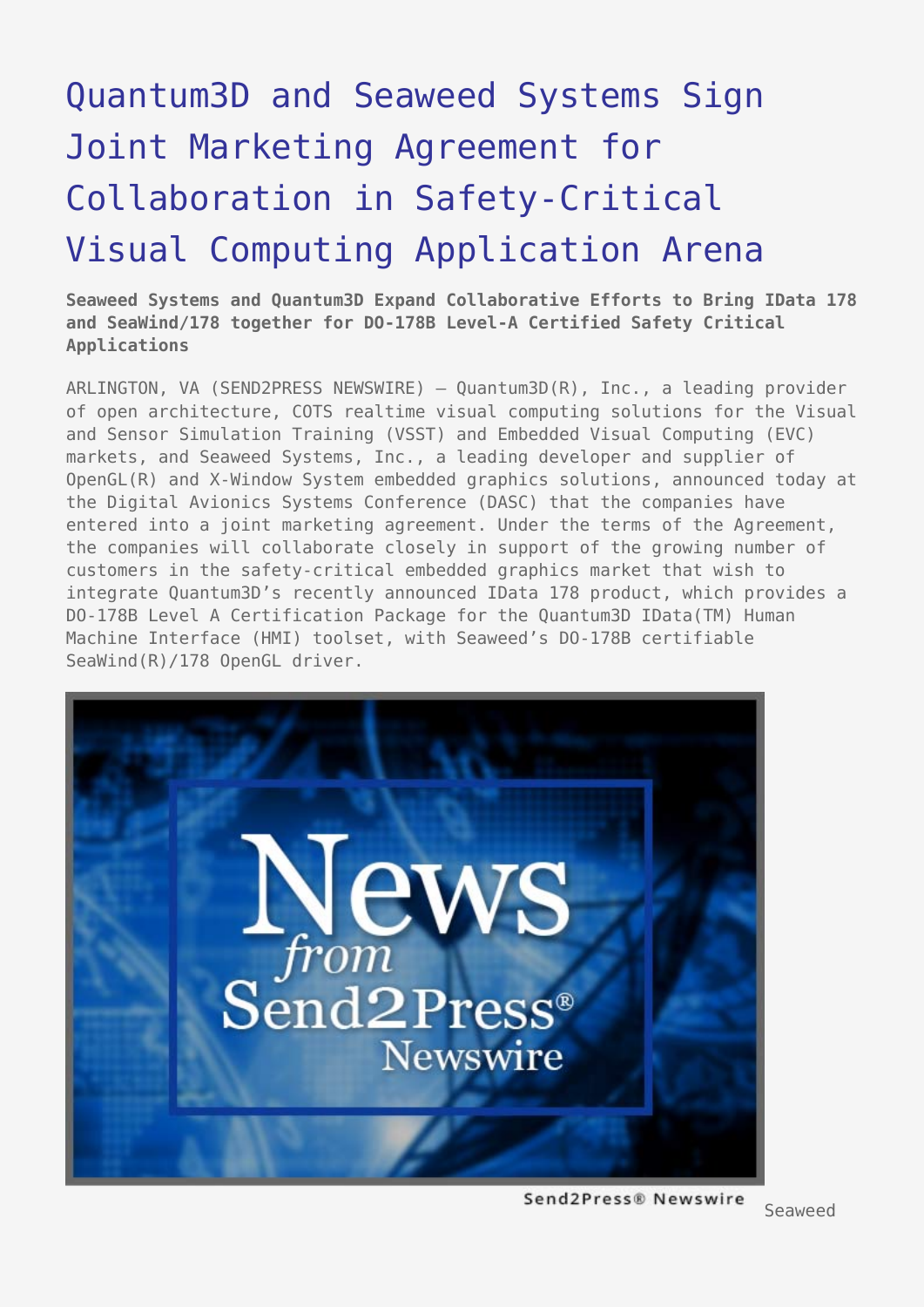and Quantum3D each contributed significantly to the launch at Siggraph 2005 of the OpenGL ES-SC 1.0 profile, which specifically addresses the need for an open standard, small footprint OpenGL subset designed for embedded applications that have stringent safety and/or security requirements. Both companies believe that OpenGL ES-SC will have a profound impact on their core markets and, as a result, have already independently produced compliant implementations of their own products, SeaWind/178 and IData ES and IData 178 respectively. This new joint marketing agreement establishes the framework for the two companies to extend their cooperative efforts in order to ensure continued close integration between respective future products aimed at the safety critical embedded graphics market.

*\*(Photo Caption: Example IData Interactive Digital Map Application illustrates capabilities available with combined IData/Seaweed Solution.)*

Seaweed and Quantum3D will be demonstrating SeaWind/178 and IData 178 at DASC in booths No. 12 and 13.

"Seaweed has been working informally with Quantum3D for close to one year to make sure that our products align perfectly to address the needs of our customers who develop embedded graphics applications, especially those who also have to satisfy DO-178B certification requirements. I am delighted to say that this effort on behalf of both companies has already resulted in a number of joint program wins," said Phil Cole, VP Sales & Marketing at Seaweed. "We at Seaweed are always trying to identify new partners with complimentary products that share our vision of what is important. Quantum3D has a great product in IData, they understand DO-178B, they believe in OpenGL ES-SC and they share our commitment to take the best possible care of our customers. These rare qualities drew our companies together in the first place and I believe they will be the foundation of a mutually successful future under the new agreement."

Ross Q. Smith, Quantum3D co-founder and president, said, "This Joint Marketing Agreement demonstrates a commitment on behalf of both Seaweed and Quantum3D to ensure that the SeaWind/178 and IData products are, and will continue to be, well integrated, providing mutual customers with the best possible OpenGL ES compliant development and deployment environment for safety critical graphics applications today and in the future."

"Seaweed and Quantum3D are both key contributors to the Khronos OpenGL ES-SC specification that enables standards-based, safety-certified 2D and 3D graphics sub-systems for the first time," said Neil Trevett, president of the Khronos Group. "It is good to see Khronos members benefiting from the open standards they helped to create – and the support of these two leading companies will help drive further industry adoption of this important standard."

### About Seaweed Systems

Seaweed Systems is a software house specializing in X Window System and OpenGL products and services for embedded graphics applications. The company's COTS software products are geared for the realtime/embedded